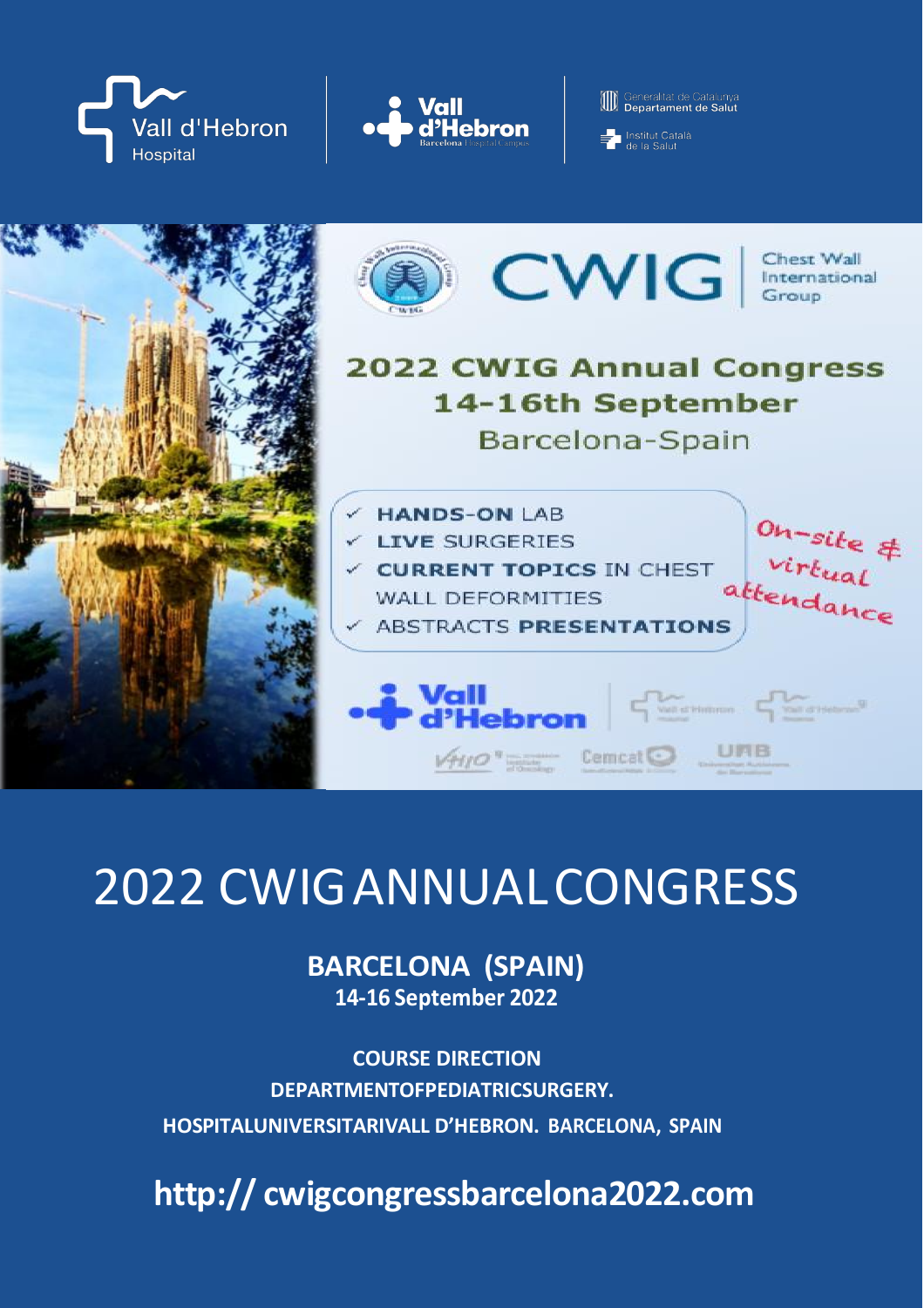### **GENERAL INFORMATION**

#### **2022 PROGRAM & CHAIRS**

**JOSE RIBAS M. CAMPOS PRESIDENT OF CWIG THORACIC SURGEON UNIVERSITY OF SAO PAULO MEDICAL SCHOOL, DIVISION OF THORACIC SURGERY.HOSPITAL ISRAELITA ALBERT EINSTEIN. SÃO PAULO, BRAZIL**

> **MARCELO MARTINEZ FERRO SECRETARY OF CWIG PEDIATRIC SURGEON FUNDACION HOSPITALARIA CHILDREN'S HOSPITAL BUENOS AIRES, ARGENTINA**

**ANDRE HEBRA SCIENTIFIC COMMITTEE OF EXECUTIVE COMMITTEE OF CWIG PEDIATRIC SURGEON GOLISANO CHILDREN'S HOSPITAL FORT MYERS,USA**

**ANTONIO MESSINEO EUROPEAN MEMBER OF EXECUTIVE COMMITTEE OF CWIG PEDIATRIC SURGEON CONSULTANT IN THORACIC SURGERY,HUMANITAS GAVAZZENI BERGAMO,ITALY**

> **MANUEL LOPEZ CONGRESS DIRECTOR PEDIATRIC SURGEON UNIVERSITY HOSPITALOF VALL D'HEBRON BARCELONA, SPAIN**

**ANA LAIN CONGRESS CO-DIRECTOR AND PROGRAM CHAIR PEDIATRIC SURGEON UNIVERSITY HOSPITALOF VALL D'HEBRON BARCELONA, SPAIN**

**ROBERT J. OBERMEYER PROGRAM CO-CHAIR PEDIATRIC SURGEON CHILDREN HOSPITAL OF THE KING'S DAUTHERS NORLFOLK, USA**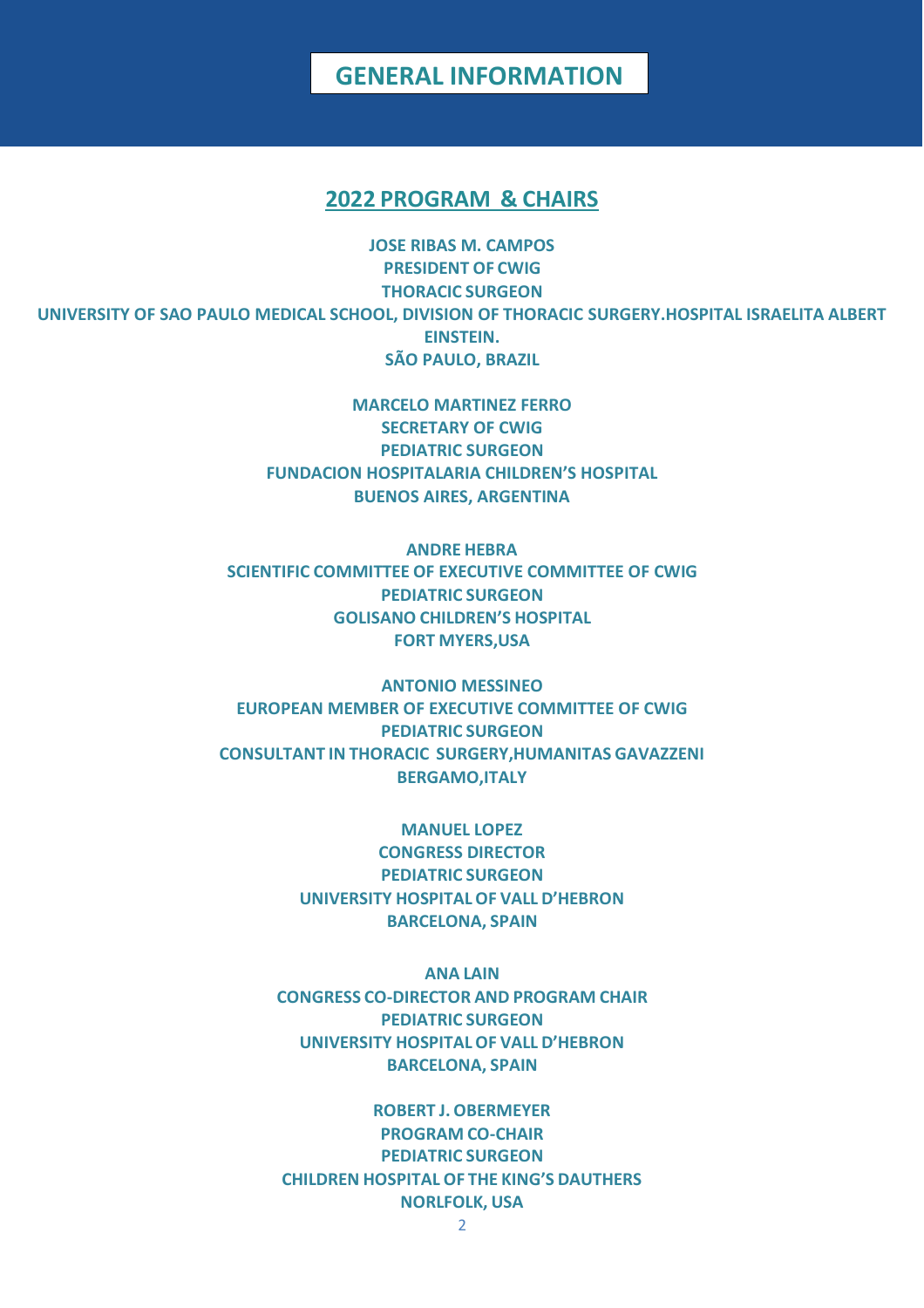### **HOST FACULTY AND LOCAL ORGANIZING COMMITTEE**

**LAURA GARCIA. PEDIATRIC SURGEON CARLOS GINE. PEDIATRIC SURGEON RODRIGO MALUJE. PEDIATRIC SURGEON IVAN VILLAVERDE PEDIATRIC ANESTHESIOLOGIST UNIVERSITY HOSPITALOF VALL D'HEBRON BARCELONA, SPAIN**

### **SPEAKERS-MODERATORS & EXPERT CRITIC OF PAPERS**

| <b>SURGEON</b>                   | <b>COUNTRY</b>      |
|----------------------------------|---------------------|
| <b>HORACIO ABRAMSON</b>          | <b>ARGENTINA</b>    |
| <b>GASTON BELLIA-MUNOZ</b>       | <b>ARGENTINA</b>    |
| <b>BECKY BROWN</b>               | <b>UNITED STATE</b> |
| <b>CAROLINE FORTMANN</b>         | <b>GERMANY</b>      |
| <b>FRANK-MARTIN HAECKER</b>      | <b>SWITZERLAND</b>  |
| <b>DAWN JAROSZEWSKI</b>          | <b>UNITED STATE</b> |
| <b>MAIRA KALIL</b>               | <b>BRAZIL</b>       |
| <b>ROBERT KELLY</b>              | <b>UNITED STATE</b> |
| <b>VLADIMIR KUZMICHEK</b>        | <b>RUSSIA</b>       |
| <b>MANUEL LOPEZ</b>              | <b>SPAIN</b>        |
| <b>MARCELO MARTINEZ-FERRO</b>    | <b>ARGENTINA</b>    |
| <b>LISA MCMAHON</b>              | <b>UNITED STATE</b> |
| <b>ANTONIO MESSINEO</b>          | <b>ITALY</b>        |
| <b>DONALD NUSS</b>               | <b>UNITED STATE</b> |
| <b>ROBERT OBERMEYER</b>          | <b>UNITED STATE</b> |
| <b>HYUNG JOO PARK</b>            | <b>SOUTH KOREA</b>  |
| <b>CLAUS PETERSEN</b>            | <b>GERMANY</b>      |
| <b>HANS PILEGAARD</b>            | <b>DENMARK</b>      |
| <b>JOSE RIBAS MILANEZ CAMPOS</b> | <b>BRAZIL</b>       |
| <b>IVAN SCHEWITZ</b>             | <b>SOUTH AFRICA</b> |
| <b>SADASHIGE UEMURA</b>          | <b>JAPON</b>        |
| <b>JEAN-MARIE WILHM</b>          | <b>FRANCE</b>       |
| <b>MUSTAFA YUKSEL</b>            | <b>TURKEY</b>       |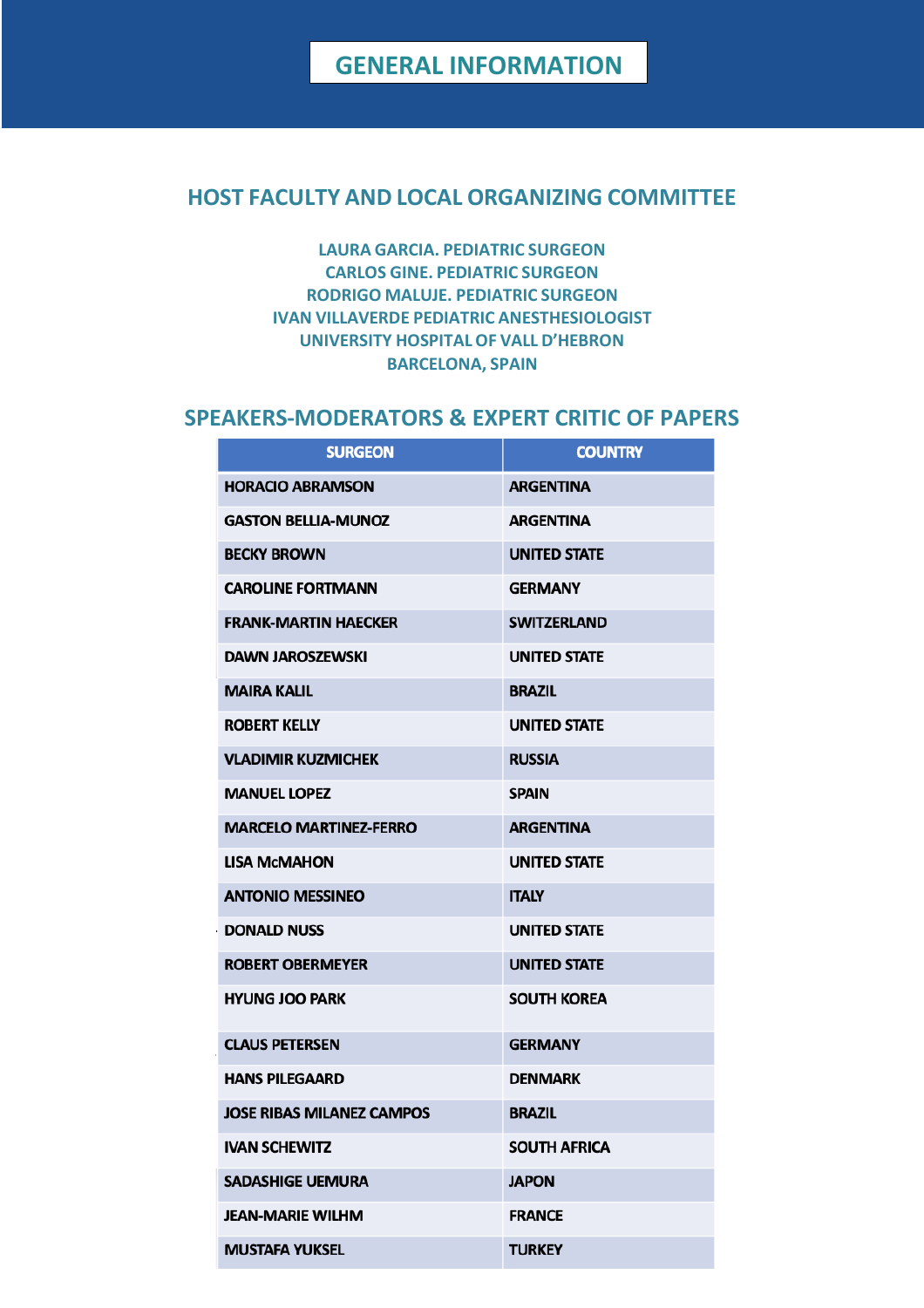# **PRELIMINARY PROGRAM**

|             | <b>Wednesday, 14th September</b>                                |
|-------------|-----------------------------------------------------------------|
| 08:00-08:15 | <b>REGISTRY-DOCUMENTATION</b>                                   |
| 08:15-08:30 | <b>WELCOME</b>                                                  |
| 08:30-09:00 | "PRESIDENTIAL LECTURE"                                          |
| 09:00-10:00 | ROUND TABLE: CARDIO-PECTUS (4 LECTURES) 10-5 MIN                |
|             | MARCELO MARTINEZ-FERRO- DAWN JAROSZEWSKI- ANA LAIN- BECKY BROWN |
| 10:00-11:00 | ORAL COMMUNICATIONS I (6 PAPERS) 6-4MIN                         |
|             | <b>MODERATOR: HANS PILEGAARD</b>                                |
| 11:00-11:30 | <b>OPEN COFFEE BREAK</b>                                        |
| 11:30-12:30 | ROUND TABLE "CRYOANALGESIA" (4 LECTURES) 10-5MIN                |
|             | <b>GASTON BELLIA-MANUEL LOPEZ-ROBERT KELLY-ANDREA TRESCOT</b>   |
| 12:30-13:30 | <b>ORAL COMMUNICATIONS II (6 PAPERS) 6-4MIN</b>                 |
|             | <b>MODERATOR: IVAN SCHEWITZ</b>                                 |
| 13:30-14:30 | <b>OPEN LUNCH + POSTERS WITH DISCUSSION</b>                     |
| 14:30-15:30 | LIVE TRANSMISSION FROM DRY-LAB (MANIKIN SIMULATORS)             |
|             | <b>MODERATORS: JOSE RIBAS &amp; MANUEL LOPEZ</b>                |
| 15:30-17:30 | <b>HANDS-ON LAB (GROUPS 1-2)</b>                                |
| 15:45-16:30 | <b>OPEN COFFEE BREAK</b>                                        |
| 19:30       | <b>WELCOME COCKTAIL</b>                                         |

"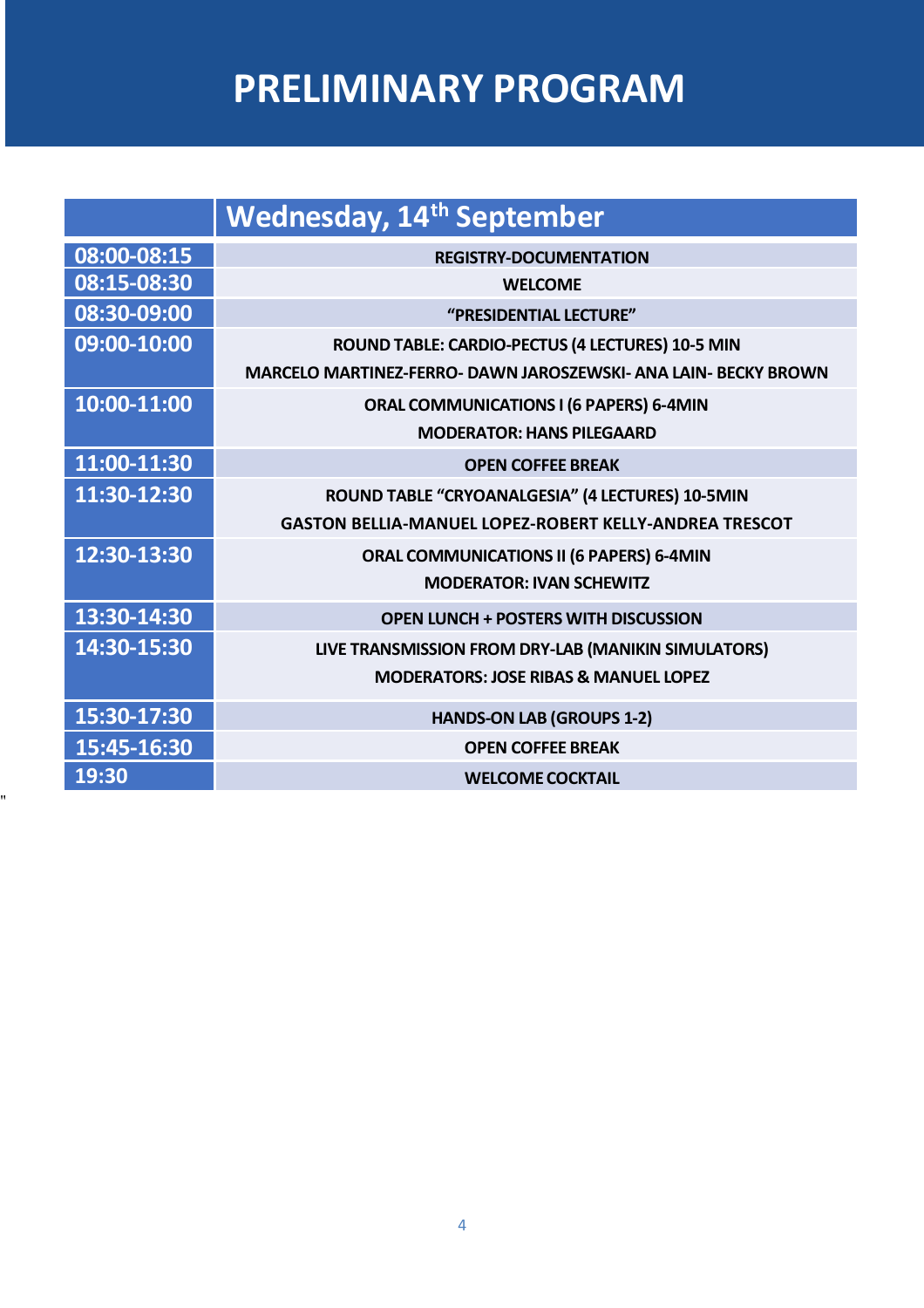# **PRELIMINARY PROGRAM**

|             | Thursday, 15 <sup>th</sup> September                                     |
|-------------|--------------------------------------------------------------------------|
| 08:00-09:00 | <b>HANDS-ON LAB (GROUP 3)</b>                                            |
| 09:00-09:30 | LECTURES I (2) 15 MIN EACH                                               |
|             | <b>DONALD NUSS, LIDERSHIP &amp; COORDINATION IN PECTUS TEAM</b>          |
|             | MUSTAFA YUKSEL. THREE BARS TECHNIQUE IN NUSS PROCEDURE                   |
| 09:30-09:45 | LIVE SURGERY "CASE PRESENTATION" (CASE 1 & 2)                            |
| 09:45-11:45 | <b>LIVE SURGERIES 1 &amp; 2</b>                                          |
|             | <b>MODERATORS: AUDITORIUM: MARCELO MARTINEZ FERRO</b>                    |
|             | <b>OR: JOSE RIBAS MILANEZ CAMPOS</b>                                     |
| 10:30-11:00 | <b>COFFEE BREAK</b>                                                      |
| 11:45-12:15 | ROUND TABLE IN "STERNAL ELEVATION" 3 LECTURES. 10 MIN 6-4                |
|             | HYUNG JOO PARK, HANS PILEGAARD, ROBERT OBERMEYER                         |
| 12:15-12:30 | LIVE SURGERIES-CASE PRESENTATION (CASE 3 & 4)                            |
| 12:30-14:30 | <b>SURGERIES 3 &amp; 4</b>                                               |
|             | <b>MODERATORS: AUDITORIUM BECKY BROWN</b>                                |
|             | <b>OR: CAROLINA FORTMANN</b>                                             |
| 13:30-15:00 | <b>OPEN LUNCH + POSTERS WITH DISCUSSION</b>                              |
| 15:00-16:00 | LECTURES II 4) 15 MIN EACH                                               |
|             | JEAN-MARIE WILHM. COSTAL FLARING WITH OR WITHOUT PECTUS                  |
|             | <b>ANTONIO MESSINEO. REVIEW OF THE INDICATIONS OF NUSS PROCEDURE</b>     |
|             | <b>FRANK-MARTIN HAECKER. 20 YEARS OF HISTORY OF VACUUM BELL</b>          |
|             | <b>CAROLINE FORTMANN. METAL ION ABSORTION AFTER PECTUS BAR INSERTION</b> |
| 16:00-17:00 | <b>ORAL COMMUNICATIONS III (6 PAPERS) 6-4MIN</b>                         |
|             | <b>MODERATOR: ANDRE HEBRA</b>                                            |
| 16:30-17:00 | <b>OPEN COFFEE BREAK</b>                                                 |
|             | <b>NEW TECHNIQUES (4 FILMS) 15 MIN EACH 8-7</b>                          |
|             | <b>NEWS STABILAZER FOR NUSS BAR (Miguel Tedde)</b>                       |
| 17:00-18:00 | <b>PARK TECHNIQUE</b>                                                    |
|             | <b>POLAND SYNDROME. MICHELLE TORRE</b>                                   |
|             | <b>KORKUT BOSTANSI NEW'S TECHNIQUE</b>                                   |
| 18:00-19:00 | <b>EXECUTIVE BOARD MEETING</b>                                           |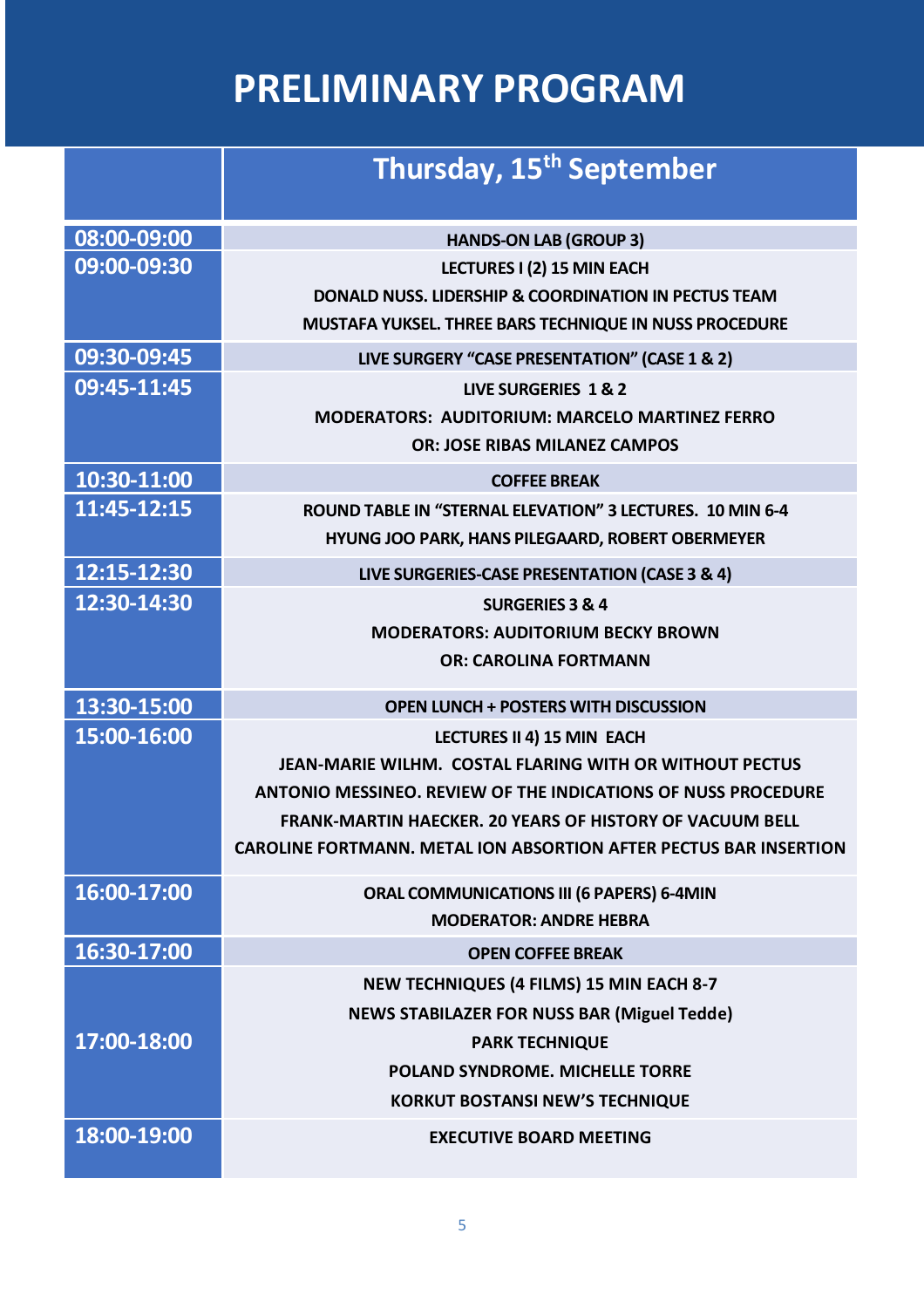# **PRELIMINARY PROGRAM**

|             | Friday, 16 <sup>th</sup> September                                                                                                                                                                     |
|-------------|--------------------------------------------------------------------------------------------------------------------------------------------------------------------------------------------------------|
| 08:00-09:00 | <b>HANDS-ON LAB (GROUP 4)</b>                                                                                                                                                                          |
| 09:00-09:30 | LECTURES III (2) 15 MIN EACH<br>SADASHIGE UEMURA. RECURRENCE OF PEX AFTER BAR REMOVAL<br><b>VLADIMIR KUZMICHEK. CROSS BAR TECHNIQUE</b>                                                                |
| 09:30-09:45 | LIVE SURGERIES-CASE PRESENTATION (CASE 3 & 4) (CASE 5 & 6)                                                                                                                                             |
| 09:45-13:00 | <b>SURGERIES 5 &amp; 6</b><br><b>MODERATORS: AUDITORIUM: DAWN JAROSZEWSKI</b><br><b>OR: LISA MCMAHON</b>                                                                                               |
| 10:30-11:00 | <b>OPEN COFFEE BREAK</b>                                                                                                                                                                               |
| 13:00-13:30 | LECTURES IV (2) 15 MIN EACH<br>HORACIO ABRAMSON. UPDATE OF ABRAMSON TECHNIQUE<br><b>LISA MCMAHON, SLIPPING RIBS</b>                                                                                    |
| 13:30-14:30 | <b>OPEN LUNCH + POSTERS WITH DISCUSSION</b>                                                                                                                                                            |
| 14:30-15:30 | <b>ORAL COMMUNICATIONS IV (6 PAPERS) 6-4MIN)</b><br><b>MODERATOR: ROBERT KELLY</b>                                                                                                                     |
| 15:30-16:30 | MY WORST NIGHTMARE (4 PRESENTATIONS) 10-5<br><b>MODERATORS: DONALD NUSS &amp; ANDRE HEBRA</b>                                                                                                          |
| 16:30-17:00 | <b>OPEN COFFEE BREAK</b>                                                                                                                                                                               |
| 17:00-18:20 | <b>JOIN VIRTUAL SECTION (4 LECTURES) 15+5</b><br>CWIS (CHEST WALL INJURY SOCIETY) AND ESTS (EUROPEAN SOCIETY OF THORACIC SURGEONS)<br><b>TRAUMA</b><br><b>TRAUMA</b><br><b>TUMORS</b><br><b>TUMORS</b> |
| 18:20-19:00 | <b>GENERAL ASSEMBLY-AWARDS</b><br><b>JOSE RIBAS</b>                                                                                                                                                    |
| 20:00       | <b>GALA DINNER</b>                                                                                                                                                                                     |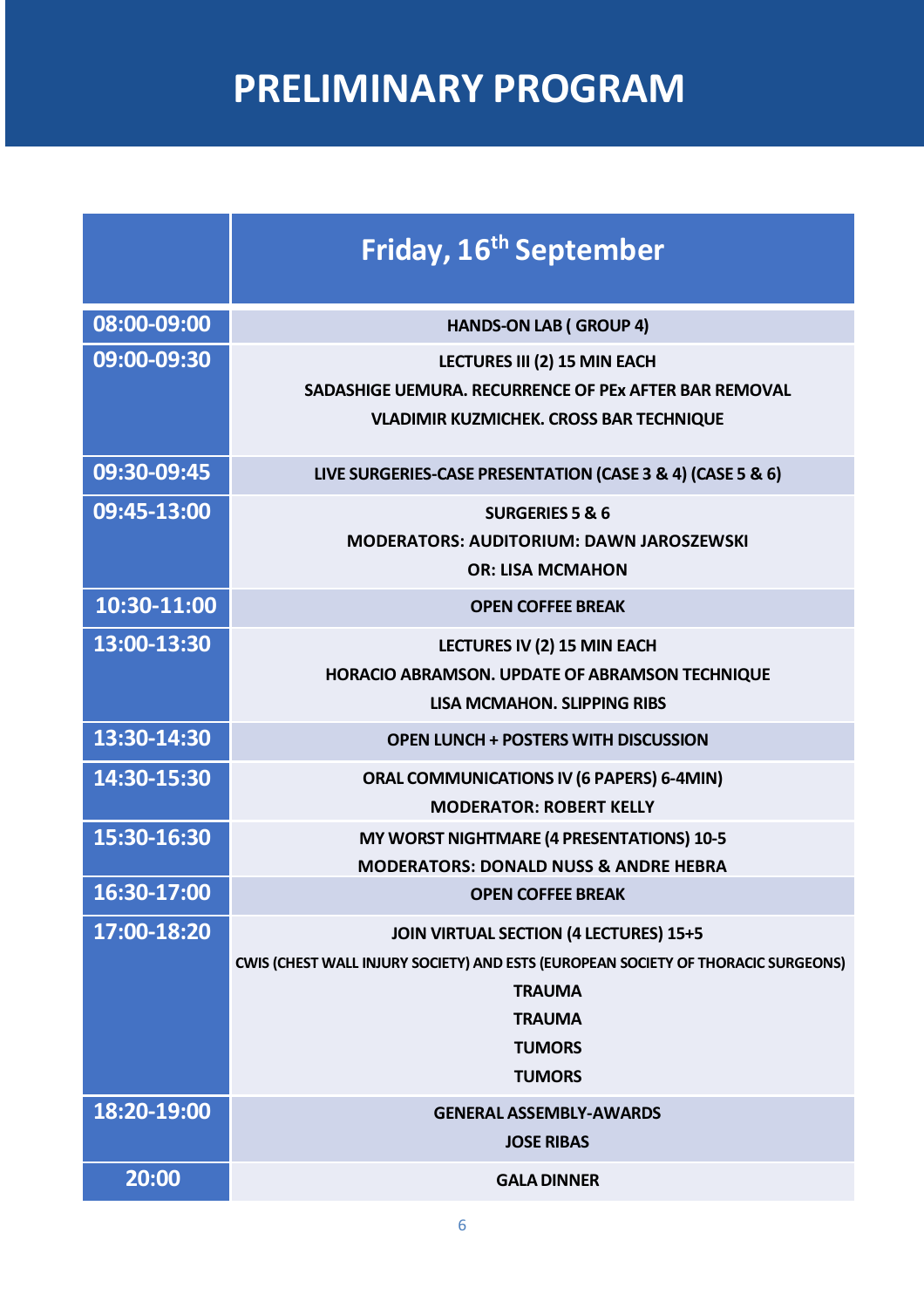### **REGISTRATION**

|                             | Before 15th July   | After 15th July    |
|-----------------------------|--------------------|--------------------|
| <b>CWIG members</b>         | 400€               | $600 \text{ } \in$ |
| Non CWIG members            | 500 $\epsilon$     | $650 \text{ } \in$ |
| <b>Virtual registration</b> | $100 \text{ } \in$ | $120 \epsilon$     |
| <b>Gala Dinner</b>          | 70€                | 100 $\epsilon$     |

Onsite Registration fee includes: Access to the scientific sessions and live surgery, lunches, coffee breaks, course materials (scientific program and certificate of attendance).

### **VIRTUAL REGISTRATION FEE NOT INCLUDES "LIVE SURGERIES & HANDS ON ACTIVITIES**

### Registrations must be made through the website **http:// cwigcongressbarcelona2022.com**

Cancellations made before 1st August, will be refunded 85% of the registration fee. After that date, no refund will be made.

### **CALL FOR ABSTRACTS AND INTERACTIVE CASE REPORT & MY WORST NIGHTMARE "ALL TOGETHER AGAIN"**

If you are interested in presenting a case report for discussion with the experts, please send it until July 18,2022 to: **[abstract@cwigcongressbarcelona2022.com](mailto:abstract@cwigcongressbarcelona2022.com)**

### **"DURING THE MEETING AT THE OPEN LUNCH TIME ALL THE POSTERS WILL BE PRESENT AND DISCUSS WITH THE EXPERTS"**

### **ACREDITATION**

This activity has been planned and implemented in accordance with the accreditation Requirements and polices of the accreditation Council for Continuing Medical Education (ACCME) through the join providership of Universidad Autonoma de Barcelona and University Hospital of Vall d'Hebron. It's accredited by the the ACCME to provide continuing medical education physicians.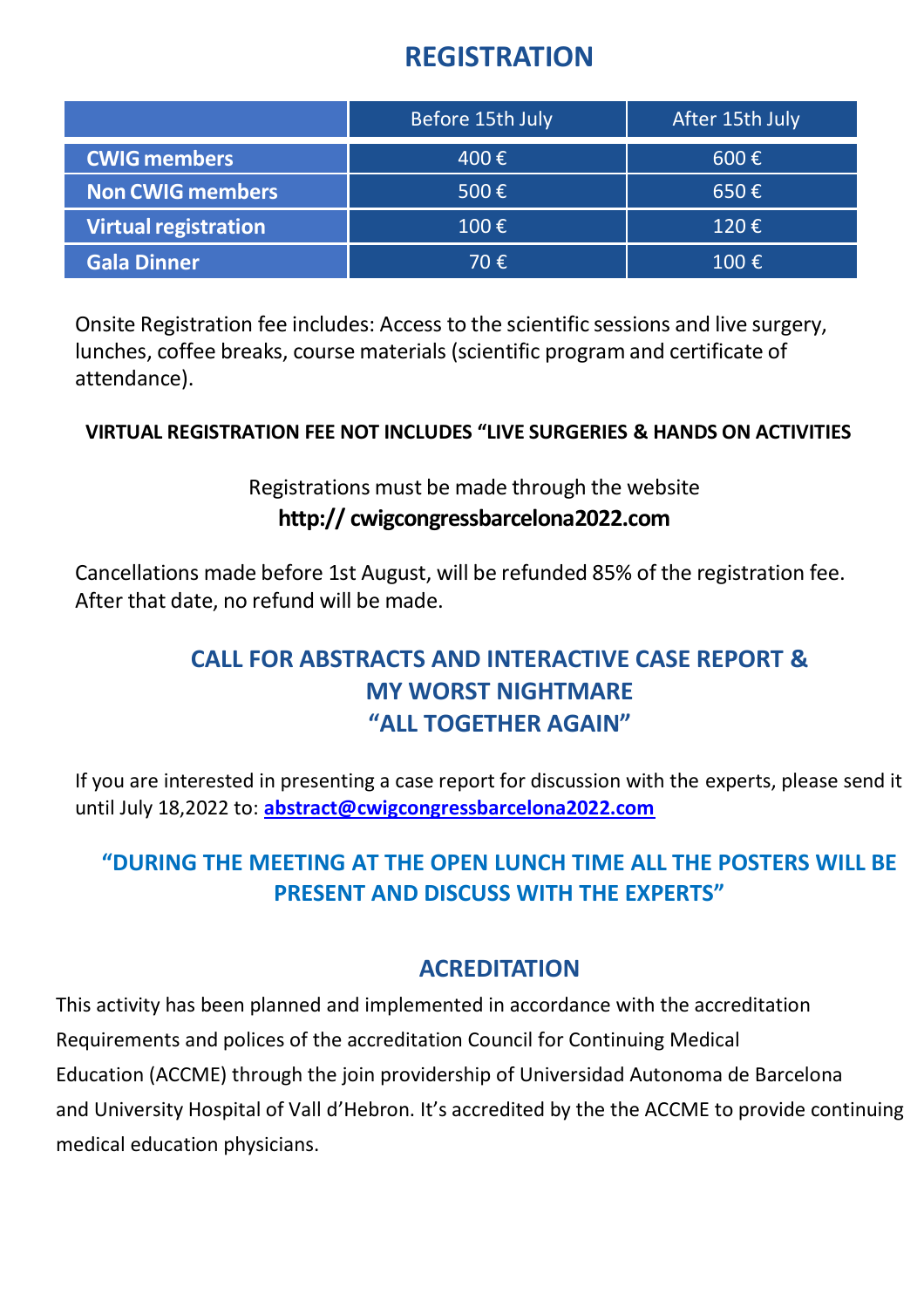# **GENERAL INFORMATION**

### **VENUE:**

## **SALA DE ACTOS – PABELLÓN DOCENTE HOSPITAL UNIVERSITARI VALL D'HEBRON. PASSEIG VALL HEBRON 119 -129 BARCELONA (SPAIN)**



# **Vall d'Hebron Barcelona Hospital Campus**

 Passeig Vall d'Hebron, 119-129. 08035 www.vallhebron.com  **BARCELONA-SPAIN**